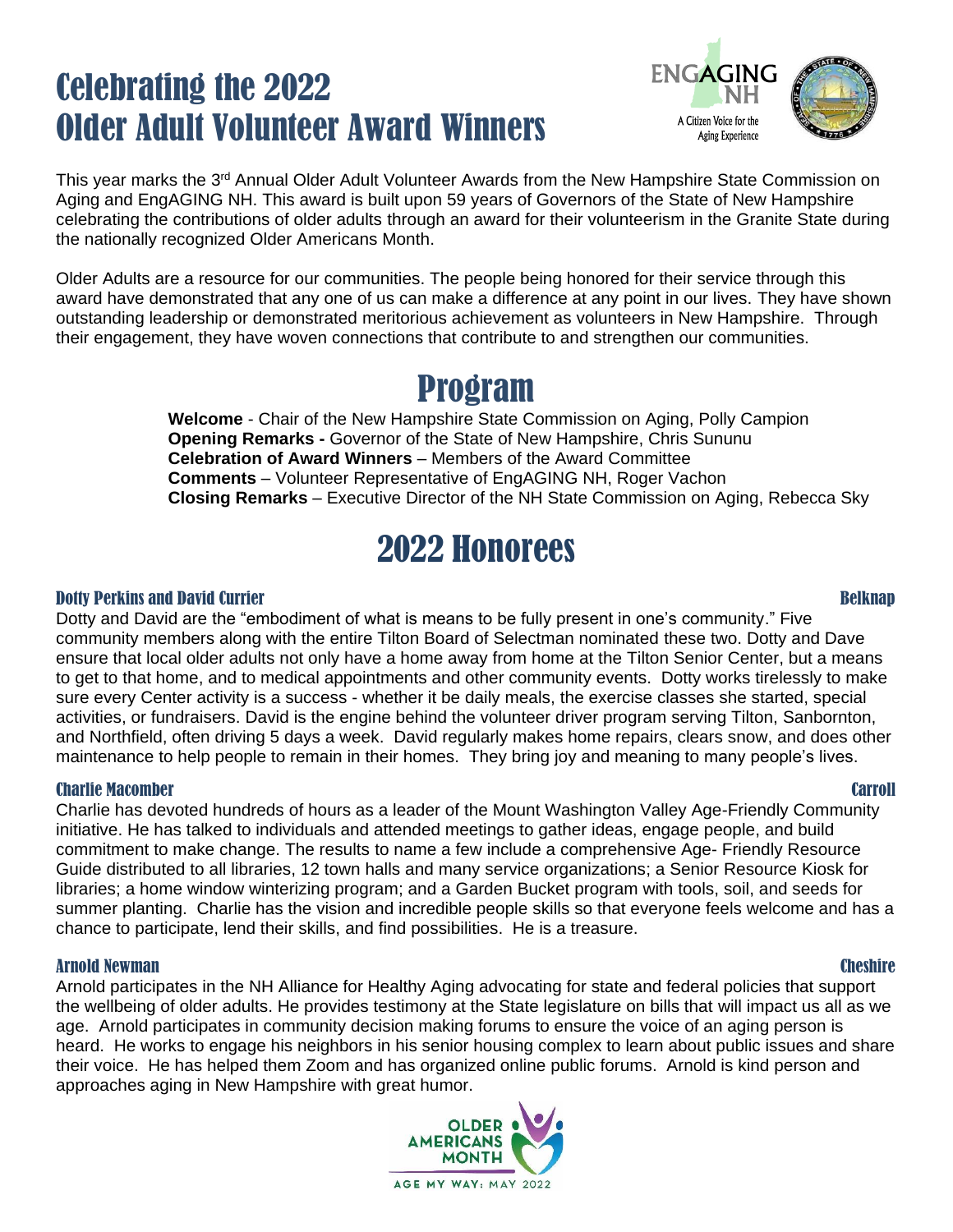### Peter Higbee Coos

Berlin is extremely lucky to have Peter doing his part daily to make Berlin a great place to live. Peter served on the Berlin City Council for 10 years and is on the City's economic development board and master plan committee. He is a board member of the Nansen Ski Club, a previous board president. He still grooms trails at the club's home at Milan Hill State Park. Peter can also be found dressed as a penguin, welcoming spectators to Nansen Ski jumping events! He is a founding member of the Androscoggin Food Co-op Board and is currently board president. Peter is extremely passionate about bringing better food choices to the Androscoggin Valley.

### Camille Roy Grafton

Camille Roy has volunteered to bring meals to residents of his community who cannot leave their home and/or are in need of better nutrition for about 20 years. Last year Camille drove approximately 430 miles per month and gave 190 hours of service. He seldom declines extra routes when there is need. He is a person who will go the extra mile -- such as bringing someone's mail to their door or other odds and ends that bring ease. His long-standing dedication to the people of his community and his incredible dependability-- are rare things.

## Patricia McGuigan Hillsborough

Since 2016 Patricia has volunteered at the William Cashin Senior Activity Center in Manchester as a receptionist. Patricia has a way with people, whether it a member of the center, the community, or staff. She can calm the frustrated people, settle the angry people, put a smile on the melancholy people and compose the nervous people, in-person and over the phone. She is missed by all when she is unable to come in. She has mobility issues and deals daily with pain, but these things have yet to stop her from contributing to her community.

### John Benham Merrimack

John has a great love of community and service and has served on many civic councils, committees, and boards in the city of Franklin. Yet this honor is to recognize his current efforts at the Franklin VNA and Peabody Place. As a VNA trained hospice volunteer, he visits families in social and pastoral capacities, allowing caregivers time out of the home. He is a godsend to those laboring under the heavy mantel of the 'thirty-six hour day', a well-documented phenomenon in the world of in-home caregiving. John is a respite beacon for those that truly need him. He comes to the Peabody Place with his therapy dog Siri, bringing comfort and calm. John used his carpentry skills to create a Sensory Box for cognitively impaired residents and creates one-of-a-kind seasonal wooden decorations to bring joy to all. On top of this he was the committee chair to the Peabody Building Project galvanizing action to improve this local option for senior living.

### Gary Schmottlach Rockingham

Gary gives 150% to everything he does. Gary was appointed to the Salem Council on Aging by the Salem Board of Selectmen and has been a very active board member since 2015. He founded the Corn Hole program at the Ingram Senior Center in 2016 and continues to lead it, also pitching in to make bingo and card games happen. He is on the Senior Center's Trip Committee, often going the extra mile. He is a natural leader who sees what needs to be done and steps in. He makes many positive things happen for the enjoyment of all.

### Joyce Bourget Strafford

Joyce has volunteered her gift of time 4 days a week for 5 hours each day over the last 5 years (over 1000 hours per year) working with older and disabled adults at the Easterseals Adult Day Program in Rochester. She spends additional hours researching and preparing program crafts with potential physical and cognitive benefits for participants. The participants are so proud of the artistry they produce under Joyce's imagination and creativity. Joyce is a great listener – kind and caring - which exponentially grows her impact.

## Sandy Cornish Sullivan Sullivan Sullivan Sullivan Sullivan Sullivan Sullivan Sullivan Sullivan Sullivan Sullivan

Since 2015 Sandy has been a board member and the treasurer for the Newport Senior Center. Sandy worked diligently to overcome the many challenges over the past two years to raise funds to keep the center solvent even through these chaotic times when program revenue and typical fundraising could not be relied upon. She was instrumental in organizing Grab-N-Go dinners and establishing intergenerational opportunities for all ages. Sandy can also be found answering phones or planning activities to keep people's bodies and minds active – including a cardio drumming class! She is a continuous learner who never stops striving to improve our center.